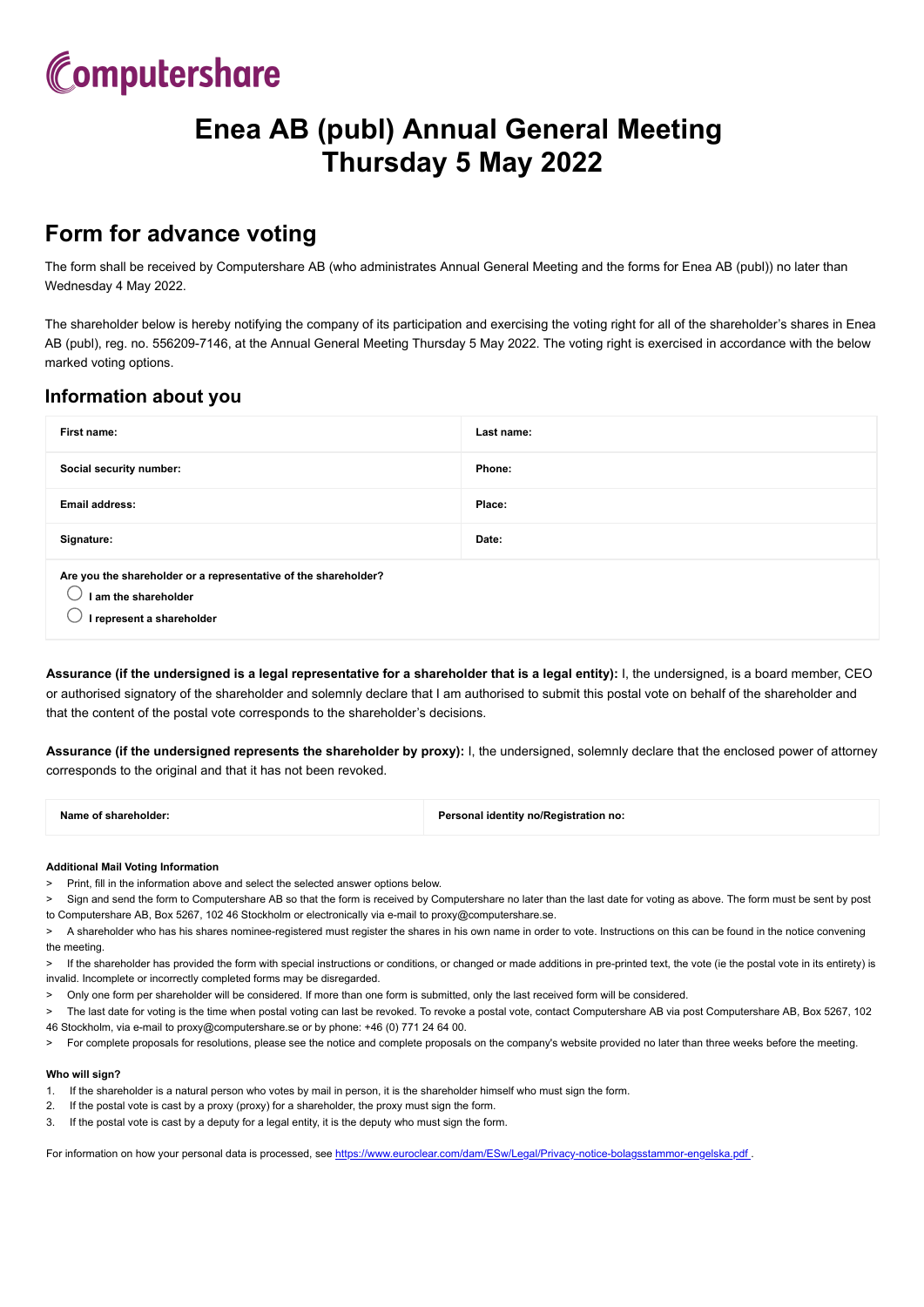## **Annual General Meeting in Enea AB (publ) Thursday 5 May 2022**

The options below comprise the proposals submitted which are found in the notice to the meeting.

| 2. Election of chairman of the AGM                                                                                                   | $\bigcirc$ Yes $\bigcirc$ No $\bigcirc$ Abstain |
|--------------------------------------------------------------------------------------------------------------------------------------|-------------------------------------------------|
| 3. Preparation and approval of the voting list                                                                                       | $\bigcirc$ Yes $\bigcirc$ No $\bigcirc$ Abstain |
| 4. Approval of the agenda                                                                                                            | $\bigcirc$ Yes $\bigcirc$ No $\bigcirc$ Abstain |
| 5. Election of one or two persons to verify the minutes and count the votes                                                          | $\bigcirc$ Yes $\bigcirc$ No $\bigcirc$ Abstain |
| 6. Determination as to whether the AGM has been properly convened                                                                    | $\bigcirc$ Yes $\bigcirc$ No $\bigcirc$ Abstain |
| 8. Resolutions regarding                                                                                                             |                                                 |
| 8a) adoption of the income statement and the balance sheet, the consolidated income statement, and the consolidated<br>balance sheet | $\bigcirc$ Yes $\bigcirc$ No $\bigcirc$ Abstain |
| 8b) appropriation of the Company's profit in accordance with the adopted balance sheet                                               | ○ Yes ○ No ○ Abstain                            |
| 8c) discharge of liability for the members of the board of directors and the CEO                                                     |                                                 |
| a) Anders Lidbeck                                                                                                                    | $\bigcirc$ Yes $\bigcirc$ No $\bigcirc$ Abstain |
| b) Jan Frykhammar                                                                                                                    | $\bigcirc$ Yes $\bigcirc$ No $\bigcirc$ Abstain |
| c) Jenny Andersson                                                                                                                   | $\bigcirc$ Yes $\bigcirc$ No $\bigcirc$ Abstain |
| d) Kjell Duveblad                                                                                                                    | $\bigcirc$ Yes $\bigcirc$ No $\bigcirc$ Abstain |
| e) Mats Lindoff                                                                                                                      | $\bigcirc$ Yes $\bigcirc$ No $\bigcirc$ Abstain |
| f) Birgitta Stymne Göransson                                                                                                         | $\bigcirc$ Yes $\bigcirc$ No $\bigcirc$ Abstain |
| g) Anders Skarin                                                                                                                     | $\bigcirc$ Yes $\bigcirc$ No $\bigcirc$ Abstain |
| h) Charlotta Sund                                                                                                                    | $\bigcirc$ Yes $\bigcirc$ No $\bigcirc$ Abstain |
| i) Jan Häglund (CEO)                                                                                                                 | $\bigcirc$ Yes $\bigcirc$ No $\bigcirc$ Abstain |
| 9. Determination of                                                                                                                  |                                                 |
| 9a) the number of board members and deputy members                                                                                   | $\bigcirc$ Yes $\bigcirc$ No $\bigcirc$ Abstain |
| 9b) the number of auditors and deputy auditors                                                                                       | ○ Yes ○ No ○ Abstain                            |
| 10. Determination of                                                                                                                 |                                                 |
| 10a) the fees to the board members                                                                                                   | $\bigcirc$ Yes $\bigcirc$ No $\bigcirc$ Abstain |
| 10b) the fees to the auditors                                                                                                        | ○ Yes ○ No ○ Abstain                            |